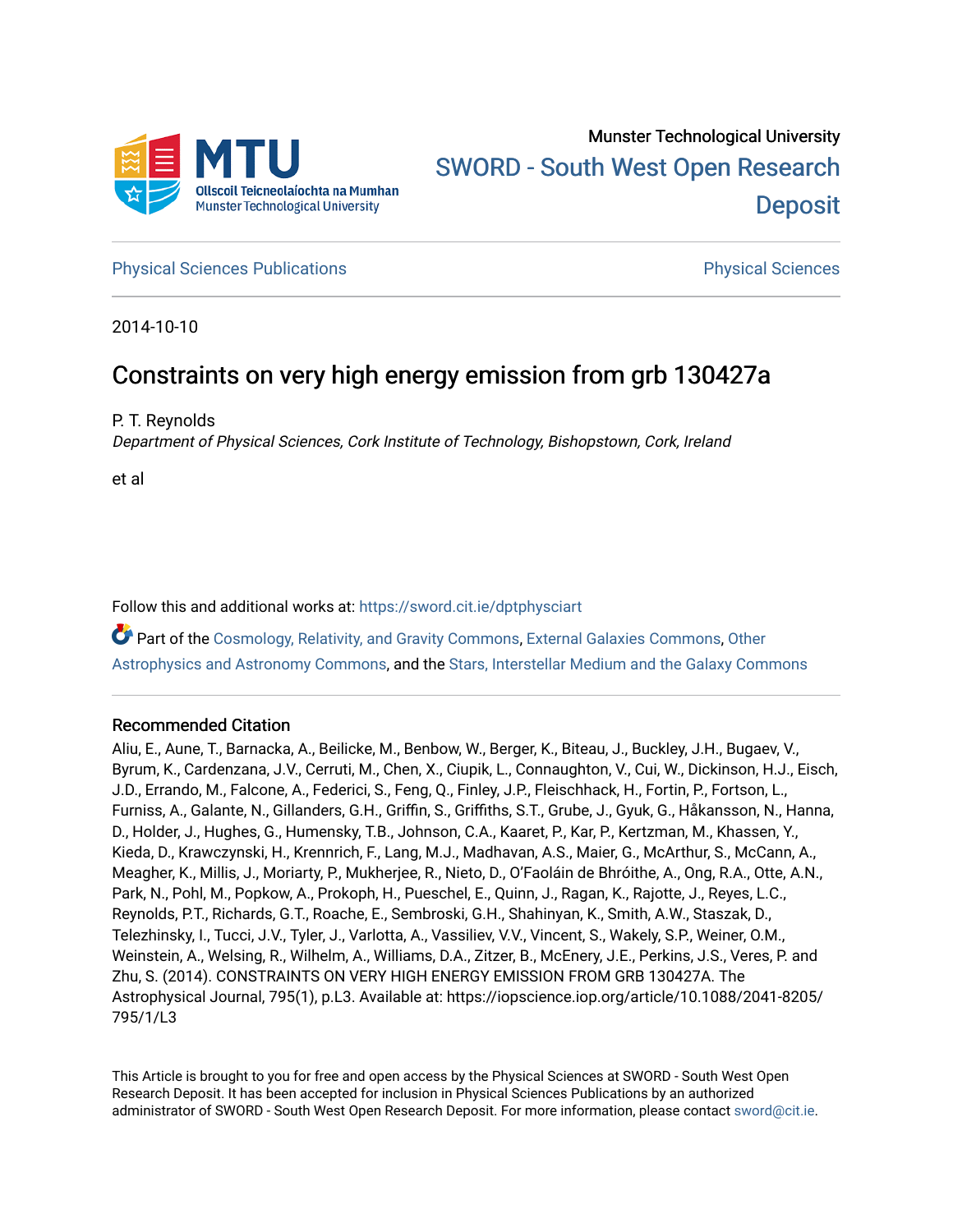## CONSTRAINTS ON VERY HIGH ENERGY EMISSION FROM GRB 130427A

E. ALIU<sup>1</sup>, T. AUNE<sup>2</sup>, A. BARNACKA<sup>3</sup>, M. BEILICKE<sup>4</sup>, W. BENBOW<sup>5</sup>, K. BERGER<sup>6</sup>, J. BITEAU<sup>7</sup>, J. H. BUCKLEY<sup>4</sup>, V. BUGAEV<sup>4</sup>, K. Byrum<sup>8</sup>, J. V Cardenzana<sup>9</sup>, M. Cerruti<sup>5</sup>, X. Chen<sup>10,11</sup>, L. Ciupik<sup>12</sup>, V. Connaughton<sup>13</sup>, W. Cui<sup>14</sup>, H. J. Dickinson<sup>9</sup>, J. D. Eisch<sup>9</sup>, M. Errando<sup>1</sup>, A. Falcone<sup>15</sup>, S. Federici<sup>10,11</sup>, Q. Feng<sup>14</sup>, J. P. Finley<sup>14</sup>, H. Fleischhack<sup>11</sup>, P. Fortin<sup>5</sup>, L. FORTSON<sup>16</sup>, A. FURNISS<sup>7</sup>, N. GALANTE<sup>5</sup>, G. H. GILLANDERS<sup>17</sup>, S. GRIFFIN<sup>18</sup>, S. T. GRIFFITHS<sup>19</sup>, J. GRUBE<sup>12</sup>, G. GYUK<sup>12</sup>, N. HÅ KANSSON<sup>10</sup>, D. HANNA<sup>18</sup>, J. HOLDER<sup>6</sup>, G. HUGHES<sup>11</sup>, T. B. HUMENSKY<sup>20</sup>, C. A. JOHNSON<sup>7</sup>, P. KAARET<sup>19</sup>, P. KAR<sup>21</sup>, M. KERTZMAN<sup>22</sup>, Y. KHASSEN<sup>23</sup>, D. KIEDA<sup>21</sup>, H. KRAWCZYNSKI<sup>4</sup>, F. KRENNRICH<sup>9</sup>, M. J. LANG<sup>17</sup>, A. S MADHAVAN<sup>9</sup>, G. MAIER<sup>11</sup>, S. McArthur<sup>24</sup>, A. McCann<sup>25</sup>, K. Meagher<sup>26</sup>, J. Millis<sup>27</sup>, P. Moriarty<sup>17,28</sup>, R. Mukherjee<sup>1</sup>, D. Nieto<sup>20</sup>, A. O'FAOLÁIN DE BHRÓITHE<sup>11</sup>, R. A. Ong<sup>2</sup>, A. N. OTTE<sup>26</sup>, N. PARK<sup>24</sup>, M. POHL<sup>10,11</sup>, A. POPKOW<sup>2</sup>, H. PROKOPH<sup>11</sup>, E. PUESCHEL<sup>23</sup>, J. QUINN<sup>23</sup>, K. RAGAN<sup>18</sup>, J. RAJOTTE<sup>18</sup>, L. C. REYES<sup>29</sup>, P. T. REYNOLDS<sup>30</sup>, G. T. RICHARDS<sup>26</sup>, E. ROACHE<sup>5</sup>, G. H. SEMBROSKI<sup>14</sup>, K. Shahinyan<sup>16</sup>, A. W. Smith<sup>21</sup>, D. Staszak<sup>18</sup>, I. Telezhinsky<sup>10,11</sup>, J. V. Tucci<sup>14</sup>, J. Tyler<sup>18</sup>, A. Varlotta<sup>14</sup>, V. V. Vassiliev<sup>2</sup>, S. Vincent<sup>11</sup>, S. P. Wakely<sup>24</sup>, O. M. Weiner<sup>20</sup>, A. Weinstein<sup>9</sup>, R. Welsing<sup>11</sup>, A. Wilhelm<sup>10,11</sup>, D. A. WILLIAMS<sup>7</sup>, B. ZITZER<sup>8</sup>, J. E. MCENERY<sup>31,32</sup>, J. S. PERKINS<sup>31</sup>, P. VERES<sup>33,34</sup>, AND S. ZHU<sup>32</sup><sup>1</sup> Department of Physics and Astronomy, Barnard College, Columbia University, NY 10027, USA <sup>2</sup> Department of Physics and Astronomy, University of California, Los Angeles, CA 90095, USA; [aune@astro.ucla.edu](mailto:aune@astro.ucla.edu)<br>
<sup>3</sup> Harvard-Smithsonian Center for Astrophysics, 60 Garden Street, Cambridge, MA 02138, USA<br>
<sup>4</sup> Departme <sup>8</sup> Argonne National Laboratory, 9700 S. Cass Avenue, Argonne, IL 60439, USA<br><sup>9</sup> Department of Physics and Astronomy, University of Potsdam, 14476 Potsdam -Goln 1, USA<br><sup>10</sup> Institute of Physics and Astronomy, University o <sup>25</sup> Kavli Institute for Cosmological Physics, University of Chicago, Chicago, IL 60637, USA<br><sup>26</sup> School of Physics and Center for Relativistic Astrophysics, Georgia Institute of Technology, 837 State Street NW, Atlanta, Pennsylvania State University, University Park, PA 16802, USA

*Received 2014 June 25; accepted 2014 September 24; published 2014 October 10*

#### ABSTRACT

Prompt emission from the very fluent and nearby  $(z = 0.34)$  gamma-ray burst GRB 130427A was detected by several orbiting telescopes and by ground-based, wide-field-of-view optical transient monitors. Apart from the intensity and proximity of this GRB, it is exceptional due to the extremely long-lived high-energy (100 MeV to 100 GeV) gamma-ray emission, which was detected by the Large Area Telescope on the *Fermi Gamma-Ray Space Telescope* for ∼70 ks after the initial burst. The persistent, hard-spectrum, high-energy emission suggests that the highest-energy gamma rays may have been produced via synchrotron self-Compton processes though there is also evidence that the high-energy emission may instead be an extension of the synchrotron spectrum. VERITAS, a ground-based imaging atmospheric Cherenkov telescope array, began follow-up observations of GRB 130427A ∼71 ks (∼20 hr) after the onset of the burst. The GRB was not detected with VERITAS; however, the high elevation of the observations, coupled with the low redshift of the GRB, make VERITAS a very sensitive probe of the emission from GRB 130427A for *E >* 100 GeV. The non-detection and consequent upper limit derived place constraints on the synchrotron self-Compton model of high-energy gamma-ray emission from this burst.

*Key word:* gamma-ray burst: individual (GRB 130427A)

*Online-only material:* color figures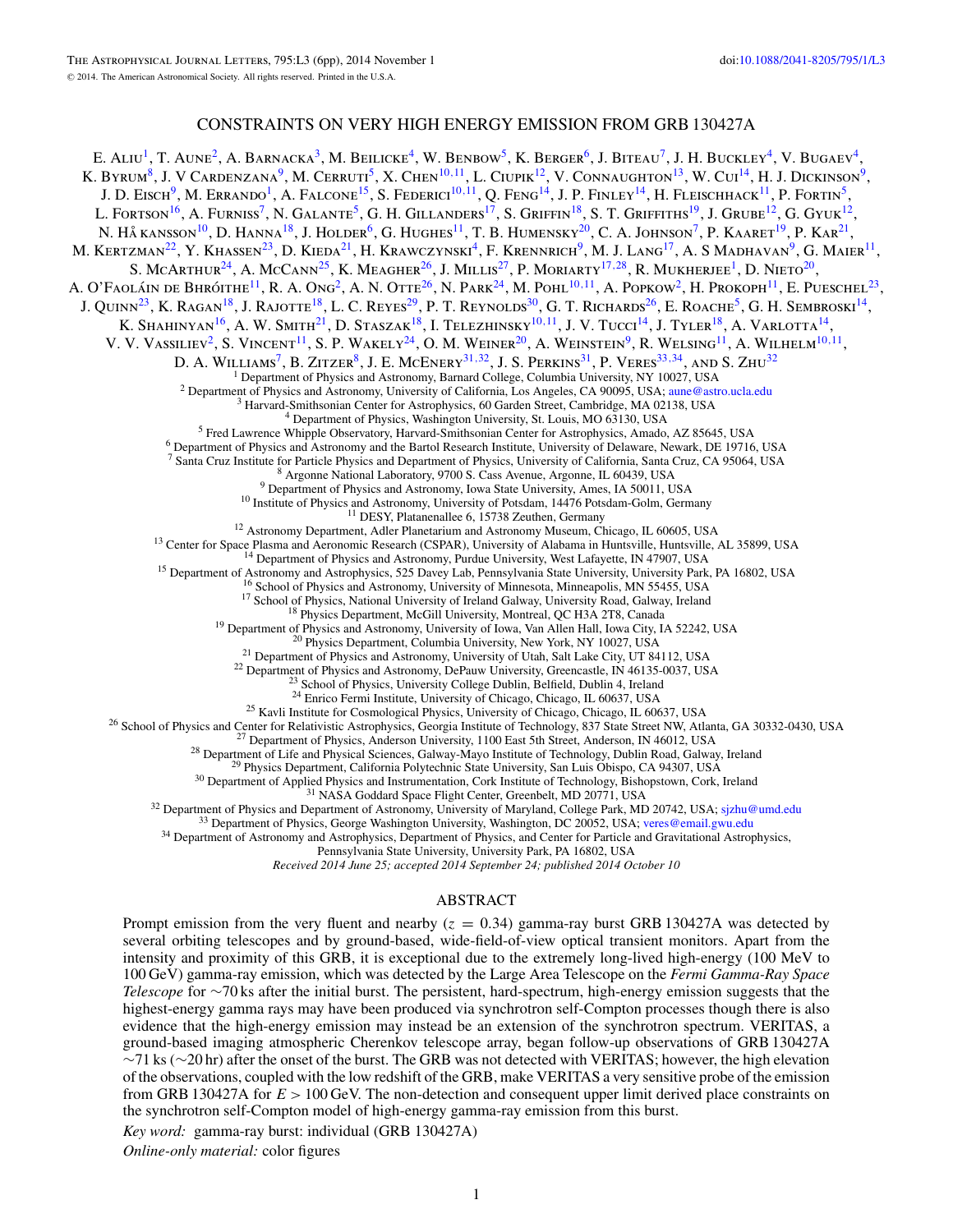The Astrophysical Journal Letters, 795:L3 (6pp), 2014 November 1 Aliu et al., Aliu et al., Aliu et al.

#### 1. INTRODUCTION

Gamma-ray bursts (GRBs) are commonly thought to result from collapsing massive stars or merging compact objects which form a black hole or neutron star. In the standard GRB model (see, for example, Piran [1999\)](#page-6-0), the initial bright prompt emission is produced within a relativistic jet after it escapes through the stellar envelope and could produce radiation via a number of processes including internal shocks, magnetic reconnection, or hydromagnetic turbulence. As the ejecta sweep up external material, forward and reverse shocks are created that can accelerate charged particles, producing MeV to GeV gammaray photons via synchrotron radiation. It has been suggested that GRBs might also create detectable fluxes of high-energy photons at later times via synchrotron self-Compton or external Compton processes (Zhang & Mészáros [2001;](#page-6-0) Wang et al. 2001; Beloborodov [2005;](#page-6-0) Wang et al. [2006\)](#page-6-0). In addition, the external shocks themselves could produce very high energy (VHE; *E >* 100 GeV) photons via the inverse Compton mechanism (Meszaros & Rees [1994;](#page-6-0) Dermer et al. [2000;](#page-6-0) Fan et al. [2008;](#page-6-0) Sari & Esin [2001\)](#page-6-0). These non-thermal processes could produce photons with energies as high as  $\sim$ 1 TeV in the early afterglow phase of the GRB.

The extraordinary GRB 130427A was initially detected at 07:47:06.42 UTC (von Kienlin [2013\)](#page-6-0) on 2013 April 27 by the Gamma-ray Burst Monitor (GBM; Meegan et al. [2009\)](#page-6-0) on board the *Fermi Gamma-Ray Space Telescope*. This detection triggered an autonomous repoint request that kept the burst in the field of view (FoV) of the Large Area Telescope (LAT; Atwood et al. [2009\)](#page-6-0) for 2.5 hr except during periods of Earth occultation (Ackermann et al. [2014\)](#page-6-0). The Burst Alert Telescope (BAT; Barthelmy et al. [2005\)](#page-6-0) on board the *Swift* observatory independently triggered on this burst at 07:47:57 UTC (Maselli et al. [2014\)](#page-6-0). The preliminary 15–350 keV BAT light curve showed an extremely bright burst with a highly structured peak lasting 20 s and displaying a maximum count rate of approximately 100,000 counts per second (Maselli et al. [2013\)](#page-6-0).

Levan et al. [\(2013\)](#page-6-0) determined that the GRB was associated with a Type IC supernova (SN 2013cq) in a galaxy at a redshift of *z* = 0.34. The average redshift of *Swift*-detected long GRBs is *z >* 2 (Gehrels et al. [2009\)](#page-6-0). GRB 130427A had the highest prompt fluence yet recorded by Konus-*WIND* (20–1200 keV; Golenetskii et al. [2013\)](#page-6-0) and *Fermi*-GBM (von Kienlin [2013\)](#page-6-0), as well as the longest-lasting emission and highest observed photon energy (95 GeV) from a GRB yet recorded by the *Fermi*-LAT (Ackermann et al. [2014\)](#page-6-0). HAWC, a wide FoV, high duty cycle, water Cherenkov detector currently under construction and sensitive to gamma rays in the GeV–TeV energy range (Abeysekara et al. [2014\)](#page-6-0), did not detect prompt VHE emission from GRB 130427A (Lennarz & Taboada [2013\)](#page-6-0).

It has long been predicted that GRBs could emit gamma rays at energies above 100 GeV. GRB 080916C (Atwood et al. [2013\)](#page-6-0) and GRB 130427A both produced photons with energies above 100 GeV, but the detected photon energies were lower due to the cosmological redshift of the bursts. No direct detection of *>*100 GeV photons has yet been achieved even though significant effort has been put into searching for such emission (Connaughton et al. [1997;](#page-6-0) Aharonian et al. [2009;](#page-6-0) Albert et al. [2007;](#page-6-0) Acciari et al. [2011;](#page-6-0) Atkins et al. [2005\)](#page-6-0).

A simple extrapolation of the late-time LAT light curve to very high energies, taking into account extragalactic background light (EBL; Gould  $&$  Schréder [1967\)](#page-6-0) attenuation, indicates that current-generation IACT arrays were sensitive enough to detect



**Figure 1.** Upper panel shows predicted light curves for several fluent, LATdetected GRBs: GRB 090510 (De Pasquale et al. [2010\)](#page-6-0), GRB 090902B (Abdo et al. [2009\)](#page-6-0), GRB 090926A (Ackermann et al. [2011\)](#page-6-0), and GRB 130427A (Ackermann et al. [2014\)](#page-6-0), as they would be seen by VERITAS at energies greater than 100 GeV assuming an elevation of 70 deg. Each bin in the upper panel is derived from a figure similar to that in the lower panel, which is a detail of the photon flux extrapolated from LAT data of GRB 130427A (including EBL absorption) over the period of the first VERITAS observation (see Table [1\)](#page-3-0). The red dashed-dotted line is 5% of the average Crab Nebula spectrum for reference. VERITAS is capable of detecting a 5% Crab Nebula source over the duration of the first GRB 130427A observation (∼1 hr). The lack of a detection by VERITAS suggests the presence of a spectral and*/*or temporal cutoff at high energies and late times, respectively.

(A color version of this figure is available in the online journal.)

GRB 130427A up to about a day after the onset of the burst. The top panel of Figure 1 shows the predicted light curves for several bright LAT-detected GRBs as they would appear to VERITAS, an IACT array sensitive to gamma rays above 100 GeV and located in southern Arizona. All bins represent a detection of more than three standard deviations above background ( $>3\sigma$ ). The predictions use the fluxes and spectra from the LAT measurements, specifically  $dN/dt \propto t^{-1.35}$  and  $dN/dE \propto E^{-2.2}$ (Ackermann et al. [2014\)](#page-6-0) and include the absorption of gamma rays by the EBL according to the model of Gilmore et al. [\(2009\)](#page-6-0). GRB 130427A, shown in blue, is by far the most promising candidate for a VHE detection by VERITAS. VERITAS made observations toward the direction of the GRB starting ∼20 hr after the initial satellite detection but did not detect any emission from the burst. This Letter details those observations and places them in context with observations at other wavelengths, especially those made by the LAT. Additionally, constraints on the VHE emission obtained from this non-detection are discussed in the context of various emission models.

#### 2. OBSERVATIONS

#### *2.1. VERITAS*

The energy range of the VERITAS array extends from  $\sim$ 100 GeV to several tens of TeV, overlapping with the energy range of the LAT (for an overview of VERITAS; see Holder et al. [2012\)](#page-6-0). The VERITAS Collaboration has had a GRB observing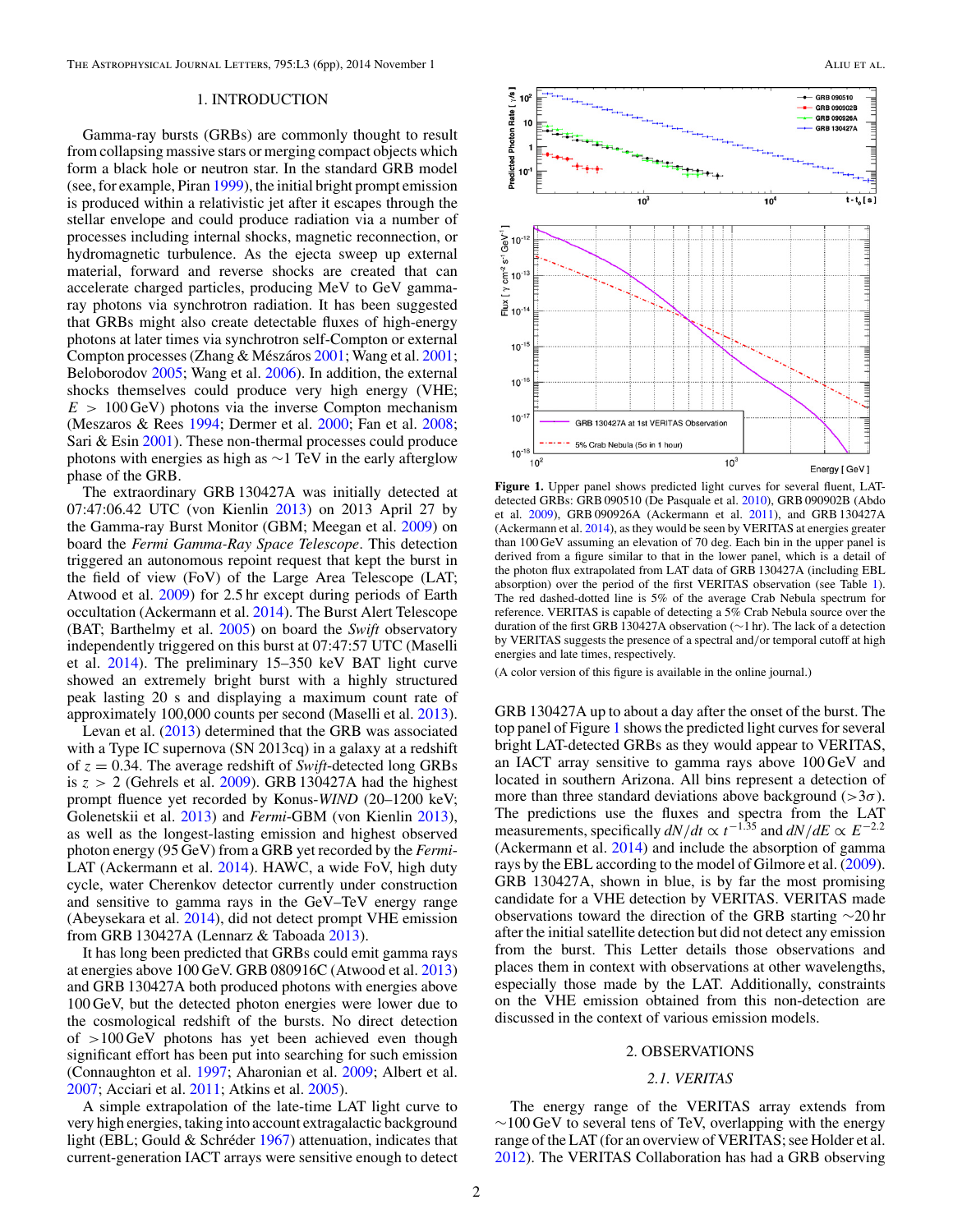<span id="page-3-0"></span>

| VERITAS ODSEIVADOIIS OI ORD 190427A |                             |                    |                 |          |                  |                  |                                         |                       |
|-------------------------------------|-----------------------------|--------------------|-----------------|----------|------------------|------------------|-----------------------------------------|-----------------------|
| Date                                | $t_{\text{start}}$<br>(UTC) | $I_{end}$<br>(UTC) | Exposure<br>(s) | $n_{on}$ | $n_{\text{off}}$ | $\alpha^{\rm a}$ | Significance <sup>b</sup><br>$(\sigma)$ | Flux UL <sup>c</sup>  |
| 2013 Apr 28                         | 03:32:35                    | 04:31:16           | 2925            | 165      | 1164             | 0.125            |                                         | $9.4 \times 10^{-12}$ |
| 2013 Apr 29                         | 03:32:59                    | 05:33:39           | 5746            | 322      | 2120             | 0.143            |                                         | $6.6 \times 10^{-12}$ |
| 2013 Apr 30                         | 03:22:02                    | 06:05:40           | 7814            | 402      | 2820             | 0.147            | $-0.5$                                  | $2.7 \times 10^{-12}$ |
| Total                               |                             |                    | 16485           | 889      | 6104             | 0.141            | 0.9                                     | $3.3 \times 10^{-12}$ |

**Table 1**<br>vations of GPB 130427 M VERITAS Observation

**Notes.**

<sup>a</sup> Ratio of the signal region to background region.

<sup>b</sup> Significance calculated using Equation (17) of Li & Ma [\(1983\)](#page-6-0).

<sup>c</sup> 99% confidence-level upper limit on *v*F<sub>*v*</sub> in erg cm<sup>-2</sup> s<sup>-1</sup>. The upper limit is derived using the method of Rolke et al. [\(2005\)](#page-6-0), quoted at 100 GeV, and calculated assuming an intrinsic GRB spectrum of  $(dN/dE) \propto E^{-2.0}$  (as measured by the LAT) absorbed using the EBL model of Gilmore et al. [\(2009\)](#page-6-0).

program since it began full array operations in 2007 and has performed more than 100 follow-up observations of GRBs detected by space-based instruments (Acciari et al. [2011\)](#page-6-0). The VERITAS trigger system was upgraded in 2011 and the camera

was upgraded one year later, resulting in improved sensitivity and a lower energy threshold (Kieda et al. [2013\)](#page-6-0). It is estimated that VERITAS should be sensitive enough to detect bright and*/*or nearby GRBs. At the time of the *Fermi*-GBM trigger (07:47 UTC),

GRB 130427A was at a relatively favorable elevation of 52◦ for VERITAS. Unfortunately, bright moonlight conditions (97% full and ∼30◦ above the horizon) precluded observations. Typical GRB follow-up observations are limited to three hours after a burst, but due to the extraordinary nature of GRB 130427A, VERITAS observations were initiated the following night, 2013 April 28, at 03:32:35 (UTC), 71.128 ks after the *Fermi*-GBM trigger. Observations lasted for 59 minutes until moonrise. Observations continued on the following two nights, lasting ∼2 and ∼2*.*5 hr, respectively (see Table 1). The average elevation of the GRB position at the time of the observations was 81◦, resulting in a post-analysis energy threshold of ∼100 GeV.

#### *2.2. Fermi-LAT*

The LAT is a pair-conversion telescope that detects photons with energies from 20 MeV to > 300 GeV (Atwood et al. [2009\)](#page-6-0). The GRB was within the LAT FoV (47°.3 from the boresight) at the time of the trigger and remained in the FoV for the next 2.5 hr due to the autonomous repoint request (except during times of Earth occultation). Once the observatory returned to survey mode, the GRB was in the FoV ∼ 40% of the time. During the first VERITAS observation (71.0 to 75.0 ks), the GRB was in the LAT FoV from 72.1 to 73.4 ks and 73.5 to 74.9 ks; the last photon with energy greater than 1 GeV was detected at 68.4 ks.

#### 3. ANALYSIS AND RESULTS

#### *3.1. VERITAS*

The VERITAS data were analyzed with a standard VERITAS software package using event selection criteria optimized for a soft-spectrum  $((dN/dE) \propto E^{-3.5})$ , weak (5% Crab Nebula flux) point source, which roughly approximates the EBLabsorbed GRB spectrum. We decided, a priori, to analyze the data from each night's observations independently in addition to the complete data set together. We find no evidence for gamma-ray emission above 100 GeV in any analysis. This result is confirmed by an analysis using an independent software package.

We derive upper limits on the VHE gamma-ray flux from GRB 130427A. The assumed spectral shape is extrapolated from the LAT observations, namely a power-law spectrum with a photon index of 2 with no intrinsic cutoff. The upper limits calculated for each time interval are given in Table 1.

#### *3.2. Fermi-LAT*

We analyzed the LAT data using an unbinned maximum likelihood method (as implemented in the Fermi Science Tools v9r30p1. $35$ ) The spectrum of the GRB is modeled as a power law and the background is modeled using the standard Galactic and isotropic diffuse models, specifically gal\_2yearp7v6\_v0.fits and iso\_p7v6source.txt $36$ ; there were no LAT point sources in the region bright enough to warrant inclusion in the source model. Pass 7 *Source* class events within a 10◦ region around the burst position  $(R.A. = 11<sup>h</sup>32<sup>m</sup>32.82<sup>s</sup>$  decl. = +27°41'56'.06, J2000; Perley  $2013$ ) were used with the standard zenith angle cut of 100◦ (to limit contamination from the gamma-ray bright limb of the Earth) and the appropriate set of instrument response functions (P7\_SOURCE\_V6). The LAT emission decays smoothly after the first ∼20 s; the energy flux light curve is well fitted with a single power law with a temporal index of −1*.*17 ± 0*.*06, and the photon flux light curve is well fitted by a broken power law with a temporal index of  $-0.85 \pm 0.08$  before  $t - t_0 = 381 \pm 138$ s and a temporal index of −1*.*35 ± 0*.*08 at later times (see Ackermann et al. [2014](#page-6-0) for details of the analysis).

We considered the LAT emission between 10 ks and 70 ks after the burst. This was the last time interval before the VERITAS observations during which the LAT detected significant flux (Figure [2\)](#page-4-0), as determined in (Ackermann et al. [2014\)](#page-6-0). To test for spectral curvature, we also fitted the data with a power law with an exponential cutoff and with a broken power law. Neither of these models is statistically preferred over the simple power law. The spectrum of the GRB in this time interval is consistent with its spectrum earlier during the burst (the photon index is  $2.2 \pm 0.2$ ; see Figure [2\)](#page-4-0). The LAT data are best fitted with a power-law  $(dN/dE) = N_0(E/E_0)^{-\gamma}$  where  $E_0$ , the decorrelation energy, is 826 MeV,  $\gamma$  is 2.2  $\pm$  0.2, and  $N_0$  is  $6.7 \pm 2.0 \times 10^{-11}$  cm<sup>-2</sup> s<sup>-1</sup> MeV<sup>-1</sup>. This decorrelation energy is uniquely determined by the fit of the spectral index and integral flux over the energy range of the LAT and is the energy at which the normalization and spectral index are the least correlated.

<sup>35</sup> <http://fermi.gsfc.nasa.gov/ssc/data/analysis/software/>

<sup>36</sup> <http://fermi.gsfc.nasa.gov/ssc/data/access/lat/BackgroundModels.html>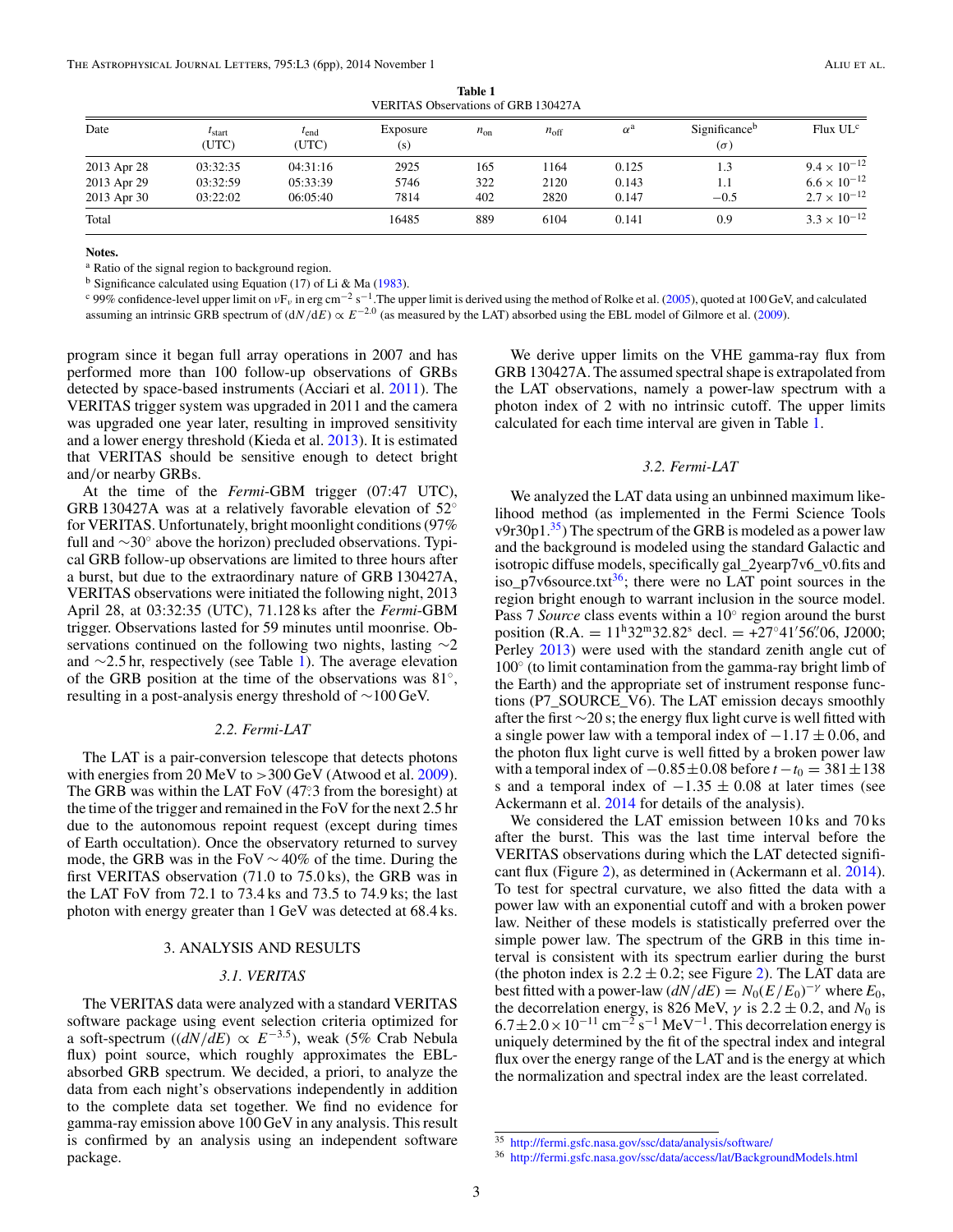<span id="page-4-0"></span>

**Figure 2.** Upper panel shows the 0.1–100 GeV light curve for GRB 130427A as measured by the LAT. The dashed line is a power-law fit to the light curve. The lower panel shows the LAT-measured photon index. These data have been shown previously in Ackermann et al. [\(2014\)](#page-6-0). The vertical dotted lines indicate the times of the three VERITAS observations given in Table [1.](#page-3-0) The inset details these observations.

(A color version of this figure is available in the online journal.)

### 4. DISCUSSION AND CONCLUSIONS

The VERITAS upper limit and the last significant detection of high-energy emission by the LAT are not simultaneous. However, the late-time emission (*>*200 s) measured by the LAT shows no deviation from a well-defined power-law behavior in both time and energy (see Figure 2), so we extrapolate the LAT data to the first VERITAS observing interval using the photon flux relation  $dN/dt \propto t^{-1.35\pm0.08}$  measured by the LAT to create the joint VERITAS-LAT spectral energy distribution (SED) shown in Figure 3. While compatible with the extrapolation of the LAT measurement, the VERITAS upper limits disfavor a scenario in which there is an enhanced VHE component. Both synchrotron (e.g., Kouveliotou et al. [2013\)](#page-6-0) and inverse Compton (e.g., Liu et al. [2013\)](#page-6-0) scenarios have been proposed to explain the late-time, high-energy emission from GRB 130427A and we briefly examine these models in the context of the VERITAS upper limit.

Ackermann et al. [\(2014\)](#page-6-0) noted that the synchrotron interpretation is problematic for this burst due to the observed latetime, high-energy photons, which contradict the robust limits obtained from a simple interpretation of the radiation produced in shocked plasma. However, Kouveliotou et al. [\(2013\)](#page-6-0) find that both spectral and temporal extrapolations, from optical to multi-GeV energies, are consistent with the synchrotron mechanism, though such an interpretation requires significant modifications to current models of particle acceleration in GRB afterglow shocks. In the context of the synchrotron model, we interpret the VERITAS upper limit in a scenario where the uniform magnetic field assumption in the shocked interstellar medium (ISM) is relaxed (Kumar et al. [2012\)](#page-6-0), and the magnetic field decays



**Figure 3.** Joint VERITAS-LAT spectral energy distribution. The VERITAS upper limits are calculated assuming an SSC model (Sari & Esin [2001\)](#page-6-0) with an electron spectrum  $(dN/dE) \propto E^{-2.45}$  and breaks at 100, 140, and 180 GeV (solid, dot-dashed, and dashed lines). The electron energy distribution is determined from the LAT-measured spectrum, as described in the text. This SED is then absorbed using the EBL model of Gilmore et al. [\(2009\)](#page-6-0). The LAT data are best fitted with a power law with an index of  $2.2 \pm 0.2$ . The gray shaded region (the "bowtie") shows the one-sigma range of power-law models compatible with the LAT data after extrapolating from the last LAT time bin (10 ks to 70 ks) into the VERITAS observing time (71 ks to 75 ks) using the photon flux relation  $(dN/dt) \propto t^{-1.35\pm0.08}$ , which was obtained from fitting the late-time LAT data (Ackermann et al. [2014\)](#page-6-0). The electron spectral index of the SSC models is determined from the error-weighted mean of the late-time spectral and temporal indices measured by the LAT.

(A color version of this figure is available in the online journal.)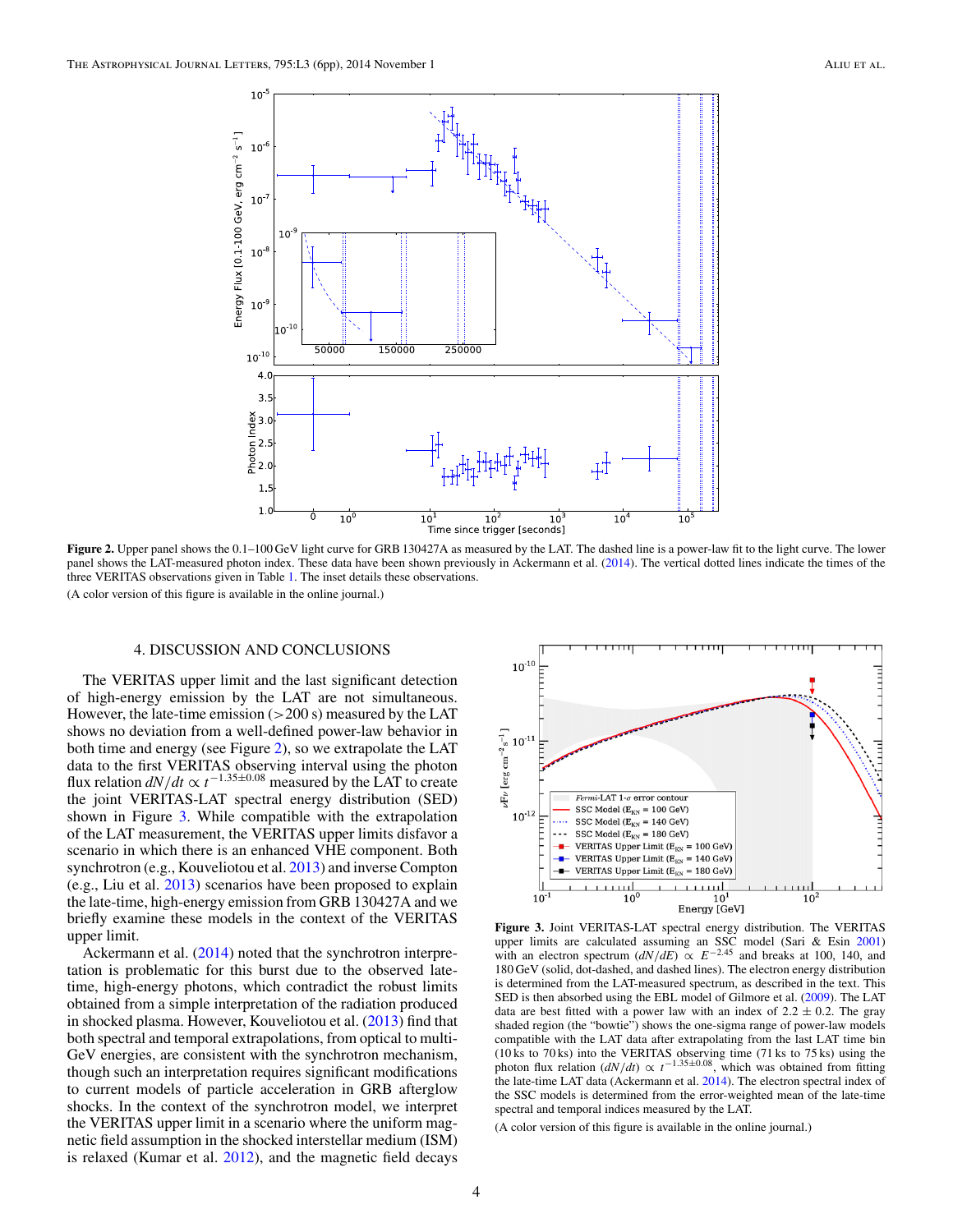as a power law in the shocked region. Bearing in mind the assumptions of this model, the VERITAS non-detection can be associated with a cutoff in the synchrotron photon spectrum at ∼100 GeV. The theoretical limit on the synchrotron cutoff energy can be expressed as

$$
E_{\text{cut,syn}} = 50 \text{ MeV} \left[ \frac{\Gamma}{1+z} \right] (B_w / B_0)
$$

(Kumar et al.  $2012$ ). Here,  $B_w$  is the magnetic field immediately behind the shock front and it carries a fraction  $(\epsilon_B)$  of the shocked gas energy density.  $B_0$  is the shock-compressed magnetic field of the ISM behind the thin shell associated with the shock itself ( $B_0 \approx 4\Gamma B_{\text{ISM}}$ ). The Lorentz factor of the relativistic blast is derived from the self-similar phase of the Blandford–McKee model (Blandford & McKee [1976\)](#page-6-0) and can be written as  $\Gamma \approx 10(E_{53}/n_0)^{1/8} (t/t_V)^{-3/8}$ , where  $E_{53}$  is the isotropic equivalent energy of the burst in units of  $10^{53}$ ergs,  $n_0 = 1$  cm<sup>-3</sup> is the density of the ISM, and  $t_V$  is the time of the first VERITAS observation. We limit our discussion here to the ISM environment (Maselli et al. [2014\)](#page-6-0), but we note that a wind (e.g. Perley et al. [2014\)](#page-6-0) or hybrid environment ( $n \propto R^{-1.4 \pm 0.2}$ , Kouveliotou et al. [2013\)](#page-6-0) may instead reflect the conditions surrounding GRB 130427A. The VERITAS upper limit can thus constrain the  $B_w/B_0$  ratio to be  $\gtrsim 200$ where  $B_w = \sqrt{32\pi m_p \epsilon_B n_0} \Gamma_c$  (Sari et al. [1998\)](#page-6-0). This upper limit can in turn be used to constrain the magnetic field of the ISM in the GRB environment, which can be written as  $B_{\text{ISM}} \lesssim 5 \mu \text{G} E_{53}^{1/8} \epsilon_{B,-4}^{1/2} n_0^{3/8} (t/t_V)^{-3/8}$  where  $\epsilon_{B,-4} = 10^{-4} \epsilon_B$ .<br>It is also possible that the late-time, high-energy emission

detected by the LAT was produced from inverse-Compton scattering in a synchrotron self-Compton (SSC) scenario (Liu et al. [2013\)](#page-6-0). The high-energy emission in an SSC model is synchrotron photons upscattered by the same electron population from which they were emitted (Sari  $& Esin 2001$ ). For reasonable parameters, it can be shown that the 0.1  $\lesssim$  $E \leq 100$  GeV energy range falls between the characteristic  $(E_m^{\text{SSC}} \approx 2\gamma_m^2 E_m \approx 25 \text{ keV}(t/t_V)^{-9/4})$  and cooling  $(E_c^{\text{SSC}} \approx 2\gamma_c^2 E_c \approx 400 \text{ GeV}(t/t_V)^{1/4}) \text{SSC energies } (\gamma_m \text{ and } \gamma_c \text{ are the})$ electron Lorentz factors at the minimum injection energy and the cooling energy, respectively). At late times, the LAT measures a photon index of  $2.2 \pm 0.2$  and a temporal index of −1*.*35 ± 0*.*08. Under the SSC model, both quantities can be used to obtain the momentum power-law index for the shockaccelerated electrons. For the input to the model, we use the error-weighted mean of the electron power-law indices determined by each method to obtain a shocked electron power-law index of  $p = 2.45$ . It should be noted that though this choice of electron index is appropriate given the data, the spectral and temporal flux indices obtained from the SSC model with this assumption are only consistent with the LAT measurements at the level of two standard deviations. The Klein–Nishina energy is  $E_{KN} = \Gamma \gamma_c m_e c^2 / (1 + z) \approx 180 \text{ GeV} (t/t_V)^{1/4}$ (Guetta & Granot [2003\)](#page-6-0), where  $\Gamma \approx 10(t/t_V)^{-3/8}$  is the bulk Lorentz factor of the forward shock. Above this energy, the electron–photon scattering cross section is reduced, resulting in a softening of the spectrum.

Figure [3](#page-4-0) shows the expected flux from SSC models fitted to the late-time  $(t - t_0 > 10 \text{ ks})$  LAT-detected emission and with breaks at 100, 140, and 180 GeV. The SSC models used here are taken from the slow-cooling scenario described in Sari & Esin [\(2001\)](#page-6-0). Also plotted is the one sigma range of power-law models compatible with the LAT data from the last LAT time bin (10 ks  $\langle t - t_0 \rangle$   $\langle 70 \text{ks} \rangle$  extrapolated to the VERITAS

observation time, as well as the VERITAS upper limits for the three spectral assumptions. The VERITAS upper limits are incompatible with a spectral break above ∼120 GeV, or the absence of a break entirely. When the SSC model spectrum, which is determined from the temporally extrapolated LAT data, is extrapolated to energies above ∼100 GeV in the model, the predicted flux conflicts with the upper limits obtained with VERITAS. This indicates that the simple single zone SSC model is not an accurate description of GRB 130427A at energies greater than ∼100 GeV. It should be noted that another possible explanation for the break is a pair production cutoff of 100 GeV photons with ∼100 keV photons; however, we find the optical depth for this process is very low  $\tau_{\gamma\gamma} \sim 10^{-5}$ . Thus we conclude that the most plausible interpretation in the framework of an inverse-Compton scenario is that we are observing the Klein–Nishina cutoff below the VHE range. Results presented in this work, combined with observations of GRB 130427A at lower energies, suggest a single dominant component in the afterglow. In order for this SSC interpretation to work, we need a fine tuning of the underlying physical parameters to: (1) have an SSC-dominated afterglow from the earliest times, or (2) transition smoothly from synchrotron to SSC-dominated regimes at late times. For this reason we prefer the synchrotron interpretation of GRB 130427A.

The VERITAS observations of GRB 130427A, even at ∼20 hr after the burst, meaningfully constrain synchrotron and inverse Compton emission models that seek to explain the late-time, high-energy emission observed by the LAT. Although it is estimated that a burst as nearby as GRB 130427A will occur only once every several decades, it has been shown that bright bursts even out to  $z \approx 2$  could be detectable by VERITAS (Acciari et al. [2011\)](#page-6-0). VERITAS continues to perform follow-up observations of satellite-detected GRBs and efforts to improve these observations are currently underway (Williams et al. [2011\)](#page-6-0).

VERITAS is supported by grants from the U.S. Department of Energy Office of Science, the U.S. National Science Foundation, and the Smithsonian Institution, by NSERC in Canada, by Science Foundation Ireland (SFI 10*/*RFP*/*AST2748) and by STFC in the U.K. Additional support for observations of GRBs comes from NASA grant NNX12AE30G. We acknowledge the excellent work of the technical support staff at the Fred Lawrence Whipple Observatory and at the collaborating institutions in the construction and operation of the instrument.

The Fermi LAT Collaboration acknowledges generous ongoing support from a number of agencies and institutes that have supported both the development and the operation of the LAT as well as scientific data analysis. These include the National Aeronautics and Space Administration and the Department of Energy in the United States, the Commissariat à l'energie atomique and the Centre national de la recherche scientifique*/*Institut national de physique nucléaire et de physique des particules in France, the Agenzia Spaziale Italiana and the Istituto Nazionale di Fisica Nucleare in Italy, the Ministry of Education, Culture, Sports, Science, and Technology (MEXT), High Energy Accelerator Research Organization (KEK), and Japan Aerospace Exploration Agency (JAXA) in Japan, and the K. A. Wallenberg Foundation, the Swedish Research Council, and the Swedish National Space Board in Sweden.

Additional support for science analysis during the operations phase is gratefully acknowledged from the Istituto Nazionale di